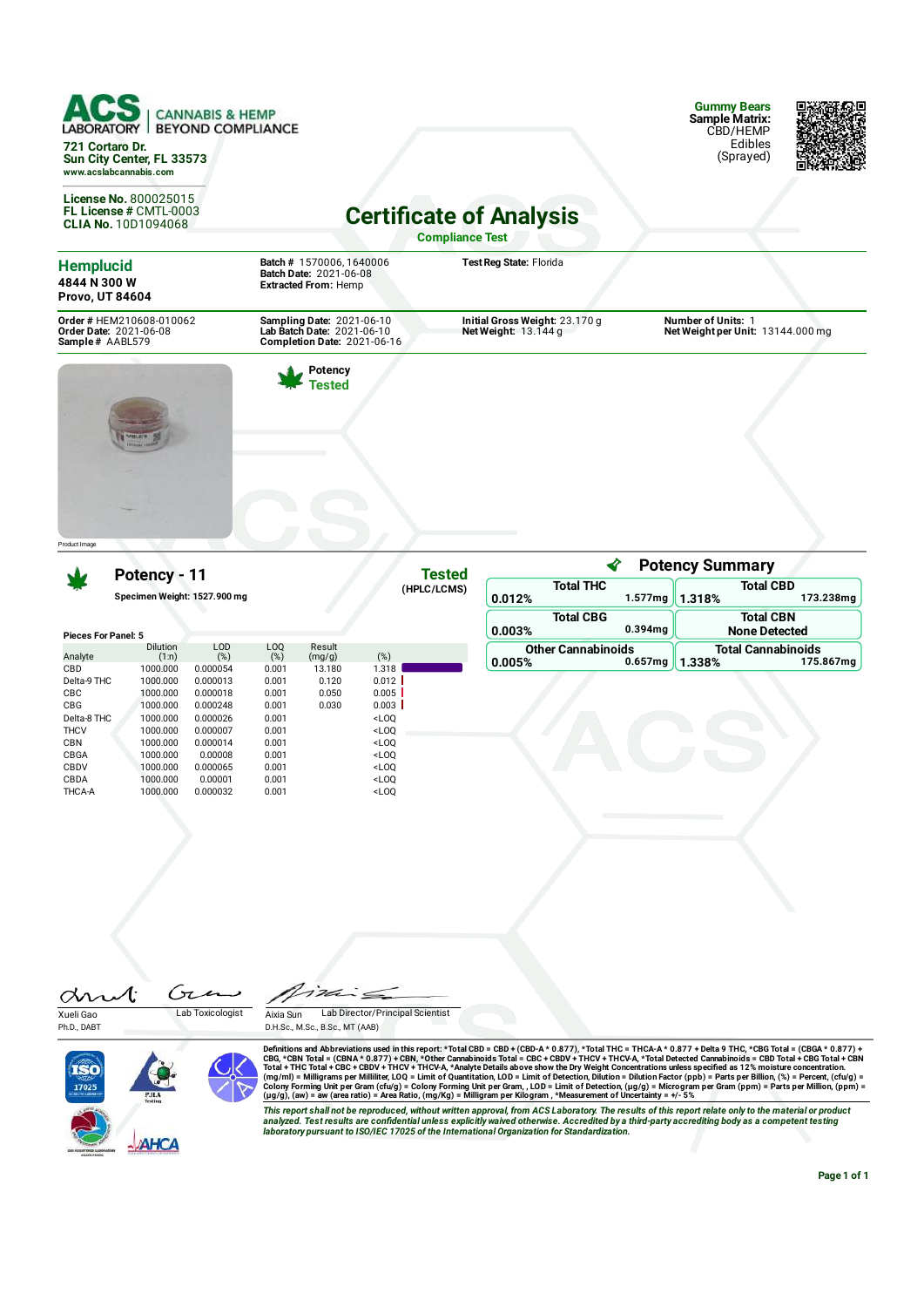

**Kaycha Labs**

HL-BEAR5PK, HL-BEAR30PK N/A

60 Пł

**PASSED**

Page 1 of 2

Matrix: Infused

**Sample:DE10617003-001 Harvest/Lot ID: 1570006, 1640006 Seed to Sale #**1A4000B000010D25000000303 **Batch Date :**N/A **Batch#:** MO45142, MO45143 **Sample Size Received:** 4 units

> **Total Weight/Volume:** N/A **Retail Product Size:** 12.5 gram **Ordered** : 06/08/21 **sampled** : 06/08/21 **Completed:** 06/22/21 Expires: 06/22/22 **Sampling Method:** SOP-024

## Jun 22, 2021 | Hemplucid

**Certificate**

**of Analysis**

License # 4844 N. 300 W. Ste. 202 Provo, CO, 84604, US

hemplucid



This report shall not be reproduced, unless in its entirety, without written approval from Kaycha Labs. This report is an Kaycha Labs certification. The results relate only to the material or product analyzed. Test results are<br>confidential unless explicitly waived otherwise. Void after 1 year from test end date. Cannabinoid content of batc an analytical procedure. RPD=Reproducibility of two measurements. Action Levels are State determined thresholds<br>for human safety for consumption and/or inhalation. The result >99% are variable based on uncertainty of<br>measu

## **Stephen Goldman** Lab Director

State License # 405R-00011 405-00008 ISO Accreditation # 4331.01

LA

\_\_\_\_\_\_\_\_\_\_\_\_\_\_\_\_\_\_\_ Signature

06/22/21

\_\_\_\_\_\_\_\_\_\_\_\_\_\_\_\_\_\_\_ Signed On